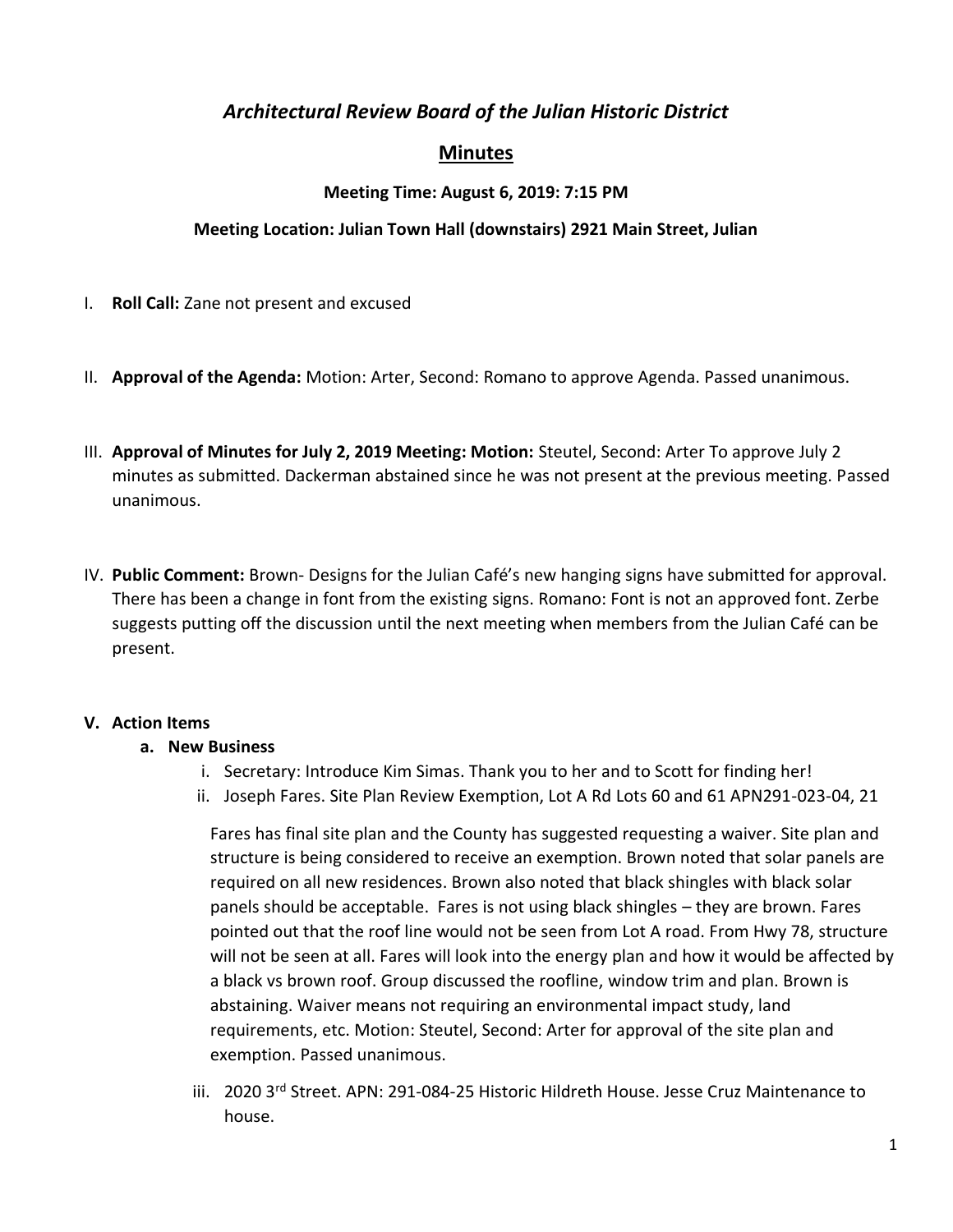Brown: Jesse said that he was supposed to replace the shingles on the shed associated with the location and wanted Brown to approve it. Brown suggested that Jesse attend the meeting. Tabled for the next meeting as Jesse was not present.

iv. Chris Herd 2605 Lot A Rd. APN: 291-023-25 Solar panel installation without ARB approval.

Zerbe: a special meeting was held, group visited the location and provided suggestion to Herd on 6/8/19 where group would like to see the panels. Herd did not attend the meeting and installed the panels where it was not approved. It was determined by internet search that Herd did receive a permit from the County to install the panels. The group is unsure as to why the County allowed a permit without approval from the group. Approval was given to Herd by Shawn Sharareh. Application was completed online on 6/13/19 and awarded on 6/19/19. Motion: Brown, Second: Romano to write a letters to the Building Dept and Codes regarding the issue. Passed unanimous.

### **b. Old Business**

i. Quecho Restaurant exterior colors and use of tiles as street numbers.

2603-11 B St. Cara APN: 291-085-19 – Motion: Brown, Second: Arter To write a letter to owners regarding the exterior colors and tiles.

ii. Julian Beer Company 2315 Main St. APN: 291-040-67 Lighting, fence and car

Exterior lighting is overpowering (brightness and style) and they installed a fence that was not approved. Car is an unsightly, "abandoned" vehicle. Letter needs to be written to Codes so that it does not get lost and enforces the issue. Motion: Romano, Second: Arter To send a letter to JBC regarding guideline violations. Motion: Brown, Second: Arter - If they do not attend the meeting, a letter will be sent to Codes. Brown suggests going to the County office to hand deliver a copy of the letter to the Codes and have the person receiving it to sign for receipt. Both motions passed unanimous.

iii. County Barn, fence style 1471 Hollow Glen Rd. APN: 291-122-20

Group previously approved a modified fence and owner has continued with a fence that may be unapproved. Group suggested installing wood slats into the fence back in October. Group does not have exact record of the notes that were made on the plans regarding the fence. Romano and Brown will look into their own notes and files for some details. Minutes may be amended in the future.

iv. Rich Morgan. Complaint about neighbor's installation of a black chain link fence. 2357 C St. APN: 291-110-18 (owner Anna Faye)

Zerbe explained to Morgan that the group previously decided to write a letter to the owner regarding the 6' tall fence. However, since Romano did not see the fence, a letter